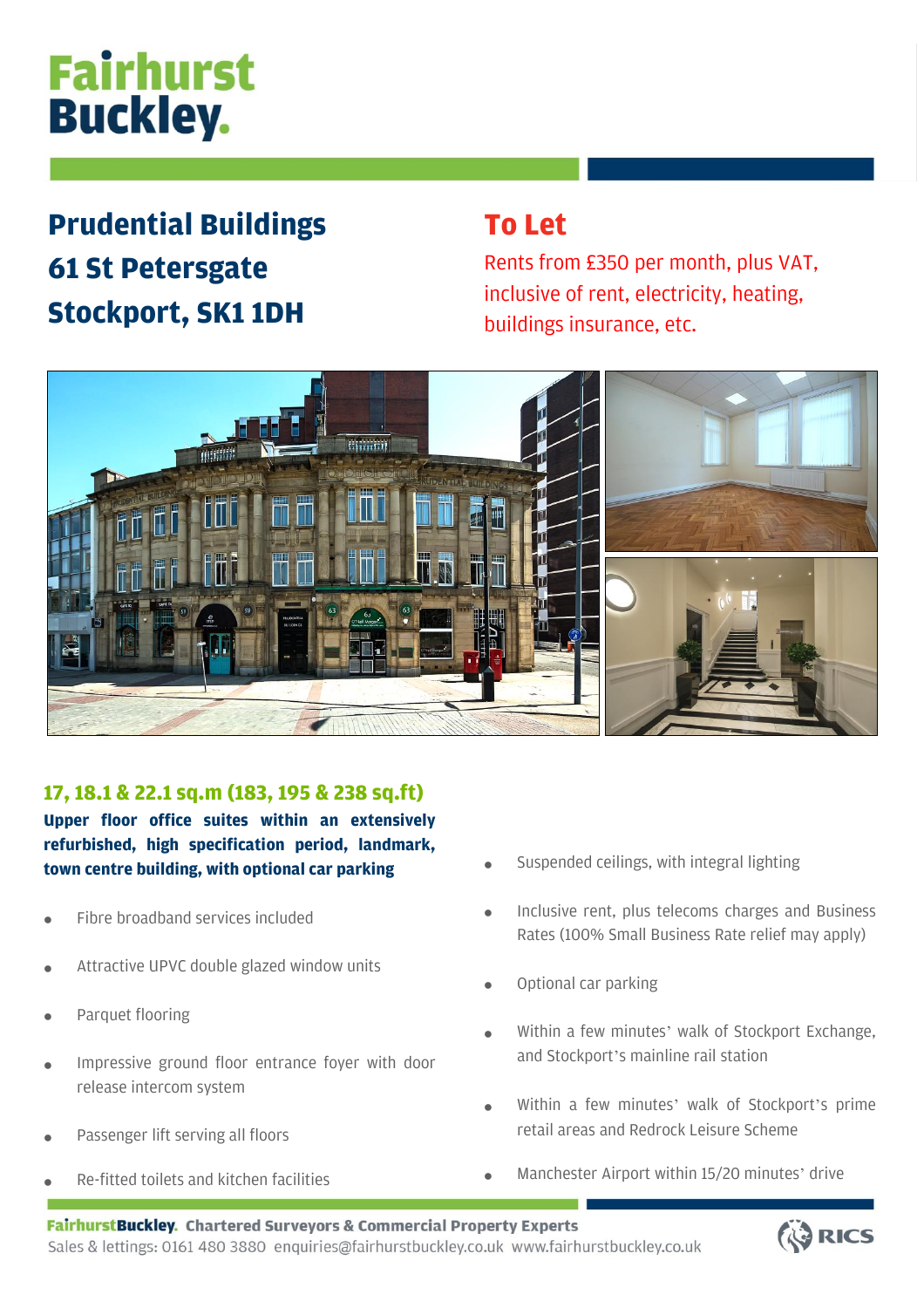#### **Location**

The office suites form part of Prudential Buildings which is a landmark building in Stockport town centre, adjacent to the attractive public space of St Peters Square, with landscaping, seating and water feature, and is within a few minutes' walk of Stockport Exchange, the Redrock leisure scheme, Stockport's mainline rail station and Stockport's extensive retail centre. Stockport has benefited from substantial investment including improvements to the road network and major developments include the Redrock leisure scheme and Stockport Exchange. Stockport town centre occupiers include The Light Cinema, BSkyB, Holiday Inn Express, Travelodge, Pizza Express, Berretto Lounge, Zizzi, Primark and many others. The M60 motorway is within a few minutes' drive and Manchester Airport is within 15/20 minutes' drive. (SatNav: SK1 1DH)

#### **Description**

The office suites form part of a mainly four storey landmark building in Stockport town centre, with attractive part natural stone and part brickwork elevations and a Kemper flat roofing system. The impressive ground floor entrance foyer, communal areas and office space have been tastefully refurbished, with many original features retained and there are re-fitted toilets and kitchen facilities to each floor.

#### **Ground Floor**

Impressive entrance foyer with marble flooring, door release intercom system, broad stairway and lift serving all floors.

#### **First Floor**

Suite 1: 22.1 sq.m (238 sq.ft) Rent £450 plus VAT, per month. Suite 4: 18.1 sq.m (195 sq.ft) Rent £400 plus VAT, per month.

#### **Second Floor**

Suite 20: 17 sq.m (183 sq.ft) Rent £350 plus VAT, per month.

#### **Car Parking**

There are optional single car parking spaces available in an adjacent car park, if required, at an additional cost of £60 plus VAT, per month, per space, and there are a number of other contract and 'Pay & Display' car parking facilities nearby.



#### **Services**

The property has gas fired central heating and there are refitted ladies and gents toilets and kitchen facilities to each floor. The kitchens have fridges and microwave ovens.

The office suites have a single telephone handset, which is linked to the door release intercom system. Additional telephone handsets are available at additional cost and charges will be payable to the Landlord in respect of telephone services (details to be confirmed). There is a section of dado trunking in each office to accommodate telephone/data/power services. The building will be alarmed and inaccessible between 22.00 hours and 06.00 hours.



#### **Energy Performance** Energy Performance Asset Rating C. EPC available on request.

#### **Rateable Assessment**

Suite 1 - Rateable Value: £1,775. Business Rates Payable 2021/22: £885.73. Suite 4 - Rateable Value: (to be reassessed). Business Rates Payable 2021/22: (to be reassessed). Suite 20 - Rateable Value: £1,275. Business Rates Payable 2021/22: £636.23. **NB: You may qualify for 100% Small Business Rate Relief**

### **- please ask for details.**

(The information should be verified and may be subject to transitional adjustments/supplements/relief).

#### **Lease Terms**

A minimum term of 12 months (the lease will be formed outside the Landlord & Tenant Act 1954).

#### **Rent**

The office suites are offered to let at the rent outlined above, inclusive of electricity, heating, buildings insurance, external window cleaning, the cleaning and maintenance of communal parts of the property, external repairs and security. The tenant will be responsible for Business Rates, telecoms charges and for the maintenance of the interior of the office suite. (The Landlord will require a 3 month Rent Deposit and the rent is payable monthly in advance).

**Note:** Fairhurst Buckley for themselves and for the vendors or lessors of this property whose agents they are, give notice that: (1) the particulars are set out for the guidance only of intending purchasers or tenants, and do not constitute part of any offer or contract. (2) all details are given in good faith and are believed to be materially correct but any intending purchasers or tenants should not rely on them as statements of fact and must satisfy themselves as to the accuracy of each of them. (3) no person in the employ of Fairhurst Buckley has any authority to make representations or give any warranties in relation to this property.